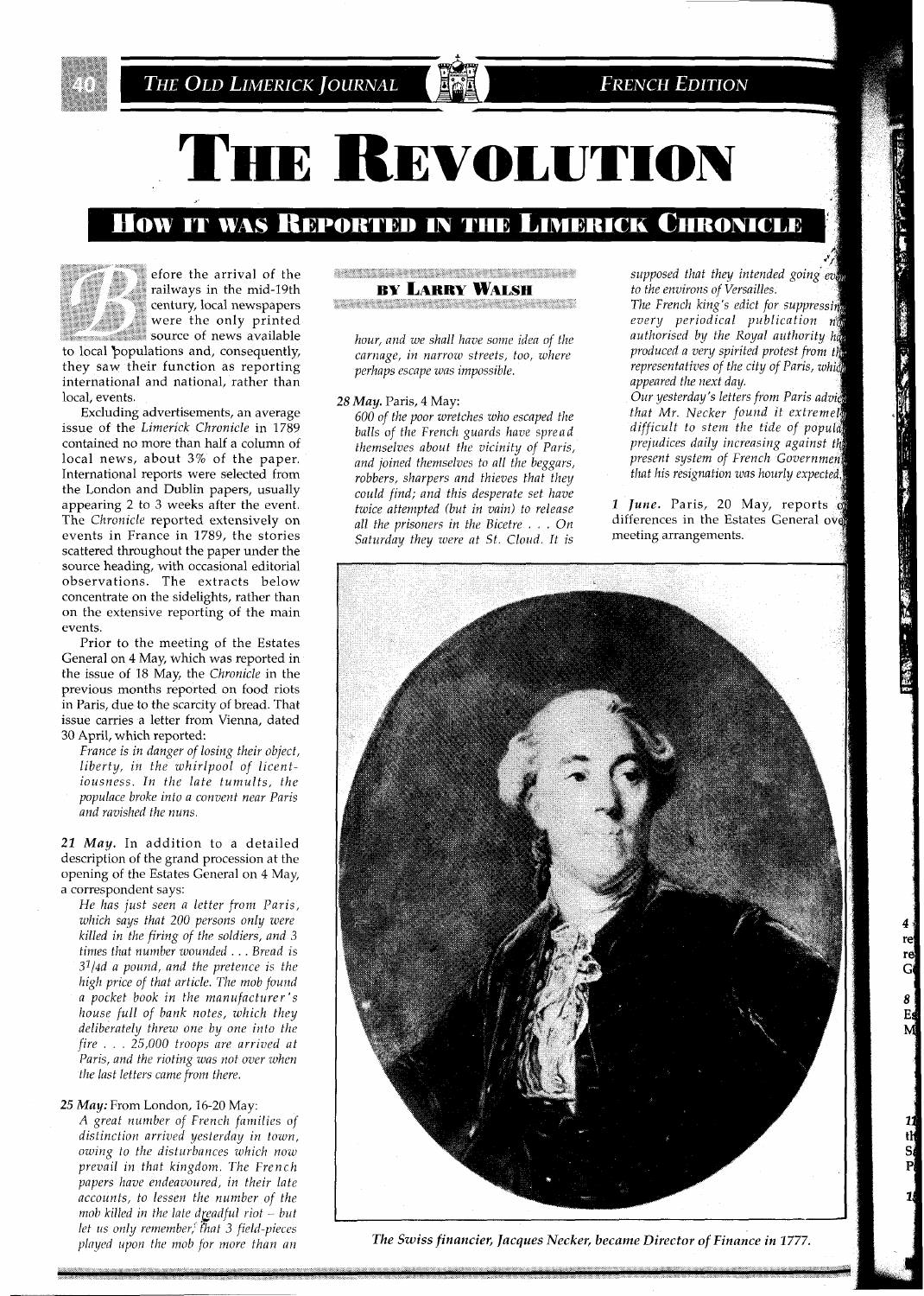



*They all made "amende honourable" before the church of Notre Dame'.* 

*It was intended to publish a free paper at Paris. The prospectus had brought no less than 12,000 subscriptions; but the publication has been suppressed by an arret of the council.* 

*In Monsieur Necker's late statement of the revenues of France appears the extraordinary item of 1,600,000 livre s for annual interest of the debt owing from the United States of America to the French Treasury.* 

*4 June.* Paris, 18 and 21 May, lengthy reports on Necker'sstatement of French revenues and meetings of the Estates General.

*8 June.* Paris, 25 May, reports from the Estates General, and from London, 29 May:

*Two of the Paris rioters were last week hanged, and 10 more have been condemned to the gallies for the rest of their lives.* 

*11 June:* The only report from France was the death on 26 May at Paris of Count de Sarsfield, great-grandson of General Patrick Sarsfield.

*15 June.* From Dublin, 13 June:

*The fall that so silddcnly to& place in the price of grain at Bordeaux and other maritirne towns in France, zoos not, zue* 

*hear, so much occasioned by the great quantities of corn and flour received there from Great Britain and Ireland, as by the arrival of a vast number of large ships from America entirely laden with flour; which, together with the near approach of the wheat harvest, occasioned the reduction.* 

18 June. Reported the death of the Dauphin, heir to the throne, on 4 June.

*22 June.* Reported extensively on events at the Estates General on 7 June, and the desertion by 56 nobles and 14 clergy of the 'feudal cause'.

From London, 15-17 June

*On the 25th of last month, a courtier sent by Count de Caraman, brought to the French court the agreeable news that all was peaceable at Marsezlles, and that the people had laid down their arms. One of the chiefs of the insurgents was living, and five others, who were oblzged to assist at the execution, were sent to the gallies for life. They all made 'amende honourable' before the church of Notre Dame* 

*25 June.* London, 18-19 June: The address from the French House of Commons to the king, *6* June, was carried in full, and this report:

*When our last dispatches left Paris,* 



**FRENCH EDITION** 

*William Pitt, drawn by H. Eldridge.* 

*orders had been issued at the War Office for 6 more regiments of infantry to be marched immediately into that city.* 

*29 June.* Reported extensively on the Estates General, 15 June.

*2 July.* Reported the French Commons voting themselves the National Assembly of France, 17 June.

Dublin, 30 June:

*Our last letters from France bring intelligence which must give pain to every person-that country, labouring under a scarcity of corn, is now likely to be reduced to a famine. The inclemency of the weather has destroyed the husbandman's hopes, in various parts of the country, but particularly in Gascony. In Beauvois, there was not 6 day's sustenance.* 

## *6 July.* London 27 June

*There is a tide in the affairs of nations as well as men, that seems to set human management and control at defiance This is now evident in France at this moment, where the most powerful and absolute sovereign in the universe bids fazr to be deprived at a blow of all his perogatives, and reduced to the most*  $r$ *igid limitation of authority, where the znfluence of the church stands on the brink of annihilation, and where the most formidable Aristocracy is threatened* with instantaneous dissolution, where , *in short, an enslaved people become paramount, and dictate to the customary dictators.* 

Under the headline 'Storm in France', the damage to crops in Gascony was reported, as was the visit of the Mayor of Beauvois to Necker at Versailles and his arfTVal at 4 in the morning:

The minister desired that they would *znstantly return, and assure the people that a supply of corn should arrive before the expiration of 5 days, that should be*  $sufficient$  for their consumption till the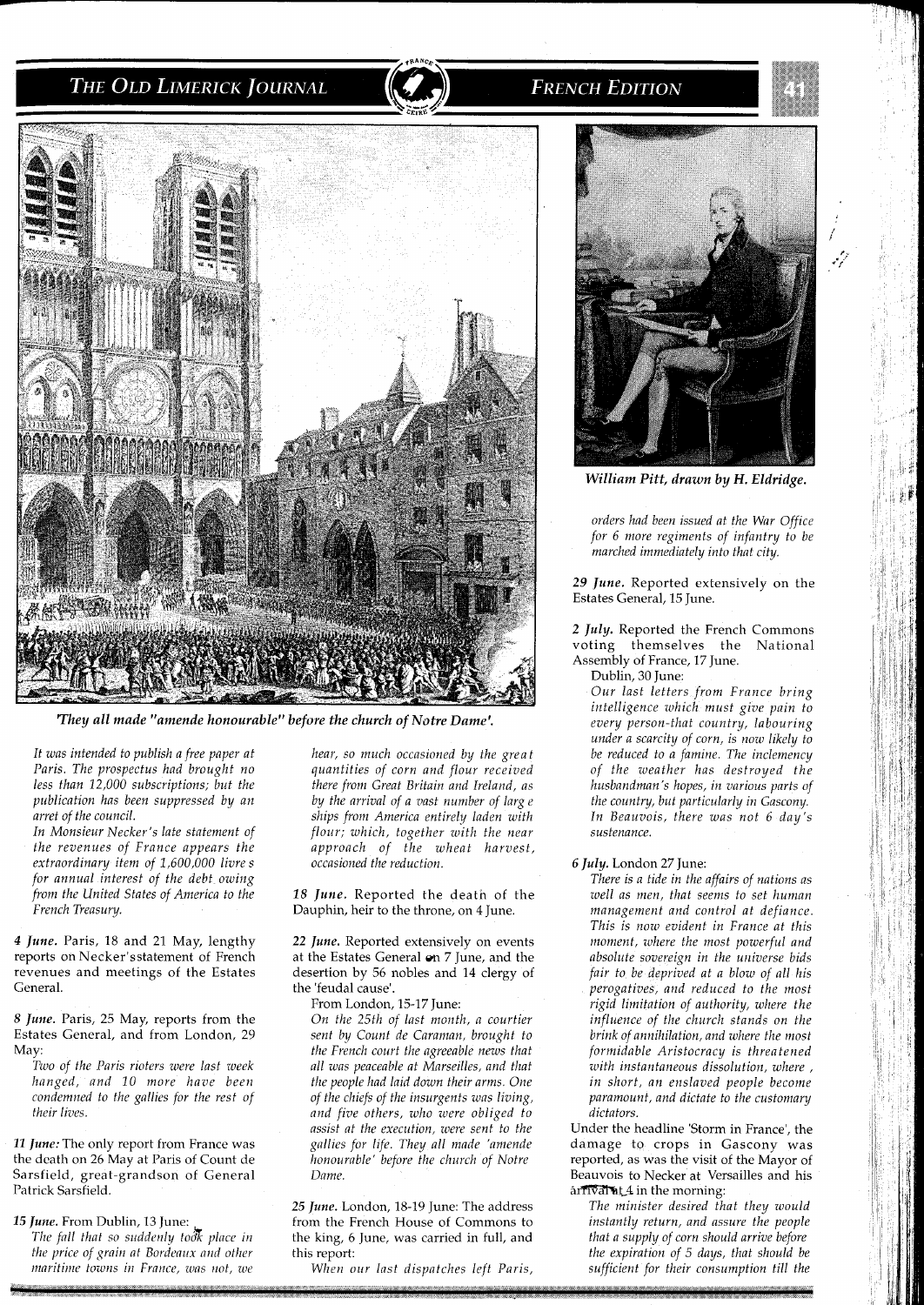*first of July; and that in the mean time measures should be adopted for procuring a further supply.* 

*Such is the condition of France; and yet the Commons of that kingdom in States General assembled, instead of devising means for the relief of the people, are debating about idle forms.* 

*London, 26 ]me: The French, whose levity is proverbial, have for the moment lost sight of the proceedings of their States General, and are now busied in an important controversy, to determine whether the death of Mons. de Lamoigwn was accidental or premeditated.* 

*9 July.* Under the headline 'Revolution in the Political construction of France. A Patriot King and the People Free!! Versailles, Saturday, June 27th', is an extensive report on the refusal of the commons to obey an order by the king to disperse, the joining of the commons by a majority of the Order of Clergy and some of the Nobles, the surrounding of the assembly by troops, the subsequent accession of the king to the assembly demands, and his order to the Order of Nobles to join the commons, ending:

*When the people heard of thls happy juncture, they repalred to the Palace, and made the air resound with the most joyful acclamations, which being heard by their Majesties, they presented themselves at the balcony,'where they were witnesses to the happiness and the loyalty of the whole nation.* 

Elsewhere in the same issue is reported a request from the French ambassador to Prime Minister Pitt for permission to buy up and export flour to relieve 'the wretched state some of the French provinces are in for want of bread'. Also, from Dublin, a report on the abolition of internal customs in France. Most of the final page reported verbatim the speech of the king to the assembly, and his declaration of 35 articles, the subsequent refusal of the commons to disperse, the forced entry by 'an immense multitude of persons of all kinds' into the inner court of the Palace of Versailles on the rumour of the departure of the popular Minister, Necker, and the refusal of troops to fire on them when ordered. The report ends: 'Paris in full of alarms, joy, misery and rejoicings ! !'

#### *13 July.* London. 6-7 July:

*The Count d'Artois' conduct in ordering the soldiers to fire, has rendered him the most unpopular character in France. Had he been obeyed, that country would probably have been involved in all the horrors of a civil war* - *and the magnificent Palace of Versailles, the boast of the nation, would probably ere this have been reduced to ashes.* 

*The French have sent out very large orders to America for corn, to be sent to France with all possible expedition.* 

*London, 7 July: Our government, after making the necessary inquiry concerning* 



**FRENCH EDITION** 

*When Lyon was recaptured by the revolutionary forces, savage repression followed.* 

*the state of corn in Great Britain, have given the French ambassador for answer, that they cannot wlth prudence permit the exportation of 20,000 sacks of flour applied for.* 

Also reported was a change of mind by the king regarding the assembly and, under the heading, 'Convulsions in France,' the assembly's reaction was also given. The report stated:

*The kmg wlll not suffer thmgs to remaln long in thelr present state, as can be seen from the marchlng of 30,000 troops fro m*  Lorraine to Paris, making a garrison of 50,000 there  $\ldots$  it is believed that his *malesty has not yet abandoned the ldea of enforcing hls former resolutions* 

16 July. Reports from the National Assembly, 2 July, and from the British Commons on their inability to supply flour.

A report from Lord Elgin, who returned from Paris, on 7 July, confirms tumults in the provinces:

*At Metz, the dearth of flour was such that the people, driven by hunger and despair, collected in great bodies, and attacked the houses of several persons whom they suspected of hoarding meal. The governor drew out two French regiments, and having furnished them*  against the mob, but they refused. The<br>Governor ordered them back to their *quarters, but without taking from them*<br>*the ammunition. Two German regiments* 

*indignation of the national troops, burst from their quarters, and joined the mob. A dreadful havoc was consequence. Upwards of 1000 men each side were killed, and at length German regiments were overpowere The Governor escaped in time from the fury of the populace.* 

i

occ Co gul me im  $\frac{1}{8}$ hai  $|$ at  $to^{\circ}$ reg fire  $th$ col  $p$ en a d<br>Wl

 $p$ <br> $|p$ del  $in$  $\mathit{v}\mathit{d}$  $\left| de \right|$ 

hu<br>Th<br>ha<br>so<br>th

ať

mpil Matamath Plant<br>a mpil Plant<br>be

 $23<sub>1</sub>$ repd July

*Versailles and Paris, when the last express came away, were both fortified and exhibited one general scene most dreadful confusion. The guards have fired on a part of the mo*  who were attempting to destroy an hotel; *the consequence of which is, that general insurrection, in which many of the native soldiery have a share, absolutely taken place. The regiment of Navarre is reported to have rebelled. most gross and indecent caricatures handed about of the king and queen, and the most atrocious liberties taken with their characters.* 

# *20 July.* London, 10 July:

*The farms this year, all along the Seine, and through the northwest of France, again look ill. Germany and Holland offer little surplus but of oats. At Constantinople also, usually a great granary, the war has forbidden all further exports. The only hope of supply is from England, and that hope is for the*<br>*present, at least, done away with by the decision of the Committee to the House of Commons.* 

The Swiss guards behaved in a very were then brought out, which roused the becoming manner, on the late trying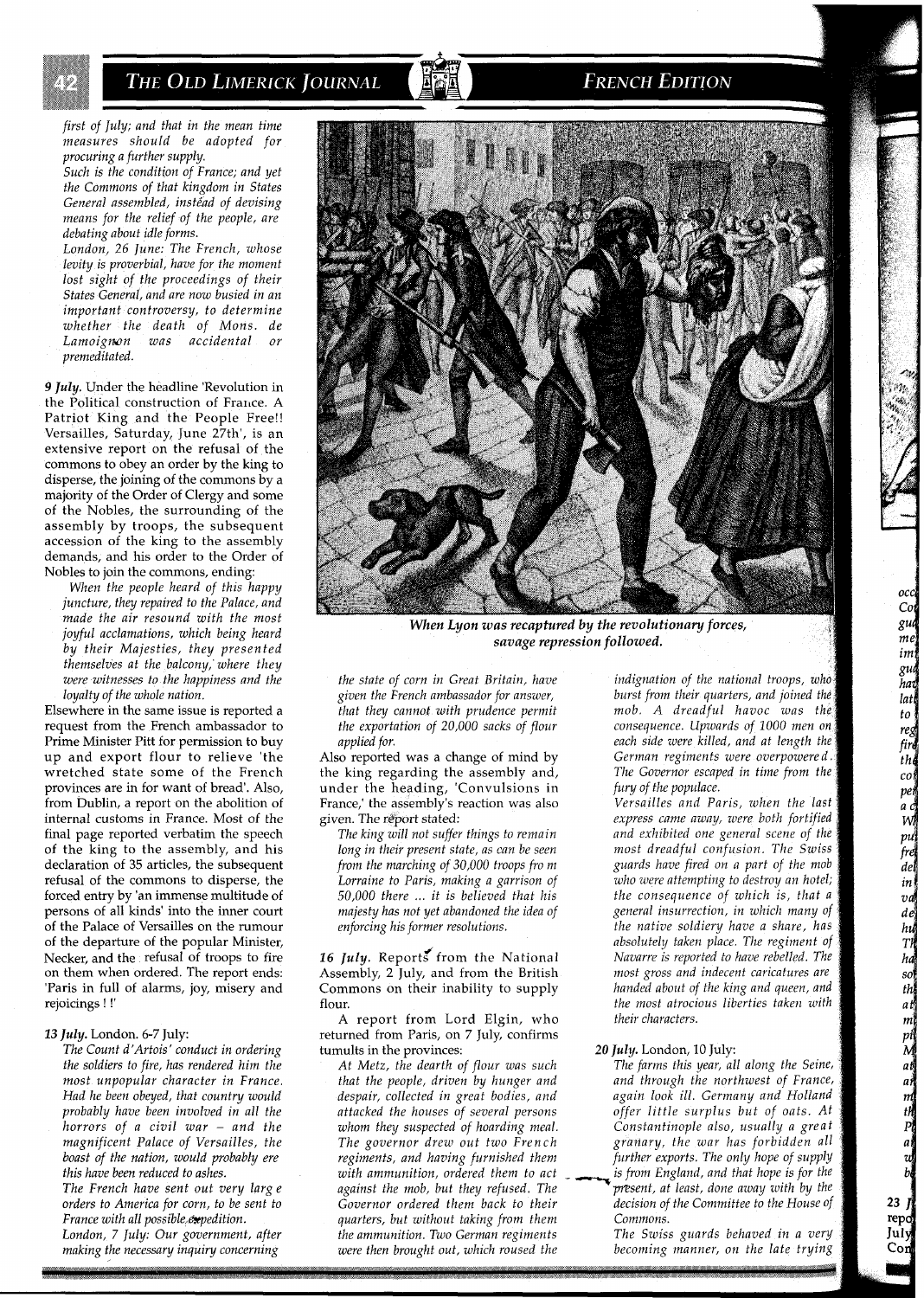# **FRENCH EDITION**



*Agitation by the 'sans-culottes'and 'red caps'demanded a remedy for economic distress.* 

*occasion. Count d'Artois went up to the Count d'Affry, the colonel of the Swiss guards, and ordered him to command his men to fire. The patriotic Swiss immediately answered, 'The Swiss guards never fire till the French guards have'. On which d'Artois turned to the latter, and bade the commanding officer to fire upon the people. This noble regiment, instead of firing, ordered their firelocks, which the Swiss did also with the greatest alacrity. The laudable conduct of these two regiments has perhaps saved France from the horrors of a civil war.* 

*When the French guards, that had been put under arrest for the late affairs, were freed by the people, about 40 others were delivered at the same time, who had been in custody, some 15 years, some 20, for various military offences. This deliverance was effected with good humour, and without the least disorder.* 

*There are certain accounts of a tumult having happened at Lyons, in which some lives were lost; a mob assembled to the amount of about 2,000 persons, and attacked the house of the chief magistrate, which they attempted to but were prevented by the city Militia. On the night of Ist, a mob attacked one of the government offices and were repulsed after having had 4 men killed, about 20 wounded, and near the same number committed to prison.* 

*Paris is at this time supplied with corn and flour by means of post-horses, of which relays are kept on the road between the capital and the seaports.* 

*23 July.* This issue contained lengthy reports from the London papers of 16-17 July, under the headline 'Civil Commotion in Paris. Authentic Par-

ticulars', reporting events of 12 July, the dismissal of Necker by the king, his determination on coercion, riots against the king's foreign troops, the departure of some of the nobles to England, demands by French troops for better pay and conditions , and defections by troops from the king:

*The Americans have had a profitable trade with France, from the scarcity of corn-their gains are computed at 100%. If the commotions of France are nursed into vigour, it will be well for Englandher grandeur may thence be enlarged, and her commerce extended! The French king has requested the aid of England: our Charles 1 made a like demand of France, and he lost his head!* 

*It appears now that 20,000 sacks of corn, which the French government requested of ours, was for the support of the army. This our ministers were not aware of; and if there had not been a scarcity here* , *the supply would huge been freely offered. As friends of liberty, we should therefore rejoice that we have been in want ourselves.* 

*Those gentlemen who are in the habit of reading attentively our plain political observations, may probably remember that, some months ago, was stated that matters were come to that pass between the king and the people of France, that all would depend on what part the army would take in the crisis of the struggle, and that must ultimately give the casting, the decisive vote on the question 'whether the French are to be a free people or not'. Things have gradually come to that pass!* - *and the army have decided in a few minutes!* . . . *The year 1789 will be to the French now, what the memorable era of 1688 has been to Grea t Britain for a century past, and will* 

*probably be referred to with as much honest pride and native dignity by French, as the latter has been by Englishmen.* 

**27** *July.* Extensive reports from Paris, 13 July, of soldiers coming into Paris and joining the citizens, who were collecting money for them. 'Within the last fortnight the barbarous ferocity of the Parisian mob has arisen to an unparalled height. Their wanted gentleness and urbanity of manners is no more'.

From Le Havre was reported an attack by a crowd on waggons of flour heading for Paris - 'the distresses of the poor are beyond all belief!'

The king was reported as uncertain: *At one time he resolved to head his army against his rebellious subjects; at another, to make a precipitate retreat to Spain. Swiss troops received orders fro m home 'not to act against the natives of France, so that the Irish Brigade alone continues to steady the king'.* 

A letter from an Englishman in Paris reported 'that the famine is arrived at so great a height, as to render it almost impossible for the poor to get bread; for my small family that one article stands me in a guinea a week!'

This issue also carried, by report of 22 July, the storming of the Bastille and release of the prisoners 'among which number was Lord Mazarine, an Irish nobleman, who had been confined for debt for *30* years'. The report continued:

*Normandy, the granary of France, as far as it grows grain, is entirely emptied. From Paris to Pontoise, and from thence to Rouen and Havre, the prospects are deplomble* - *the mills all stand still* - *the factors have no store* - *and what is worse, the farmers have little hope upon their ground.* 

*By a gentleman lately come from Paris we learn, that the French king seems as yet but little affected with the troubles of his kingdom, his great embon point, or rather corpulence, still continues, nor has he lessened his daily rations of three hearty meals, and six bottles of Chambertin Burgundy.* 

*30 July.* Most of this issue was devoted to events in France, and reflections on the Revolution. One correspondent, under the headline 'Some Reflections of the Distracted Politics of France', observed: 'Whilst our enemies are at war amongst themselves, they have neither the leisure nor power for operations that may prove injurious to our interests'. He foresaw large scale immigration of poor French to England,

*which would furnish more hands for manufacturing all the commodities of life*  . . . *We can dispeople an hostile kingdom*  - *Wt the expenses of war; and surely we shall have no objection to naturalise even our enemies, or make them participant of those fruits, and of that harvest, to which they cheerfully contribute their mutual labour.*